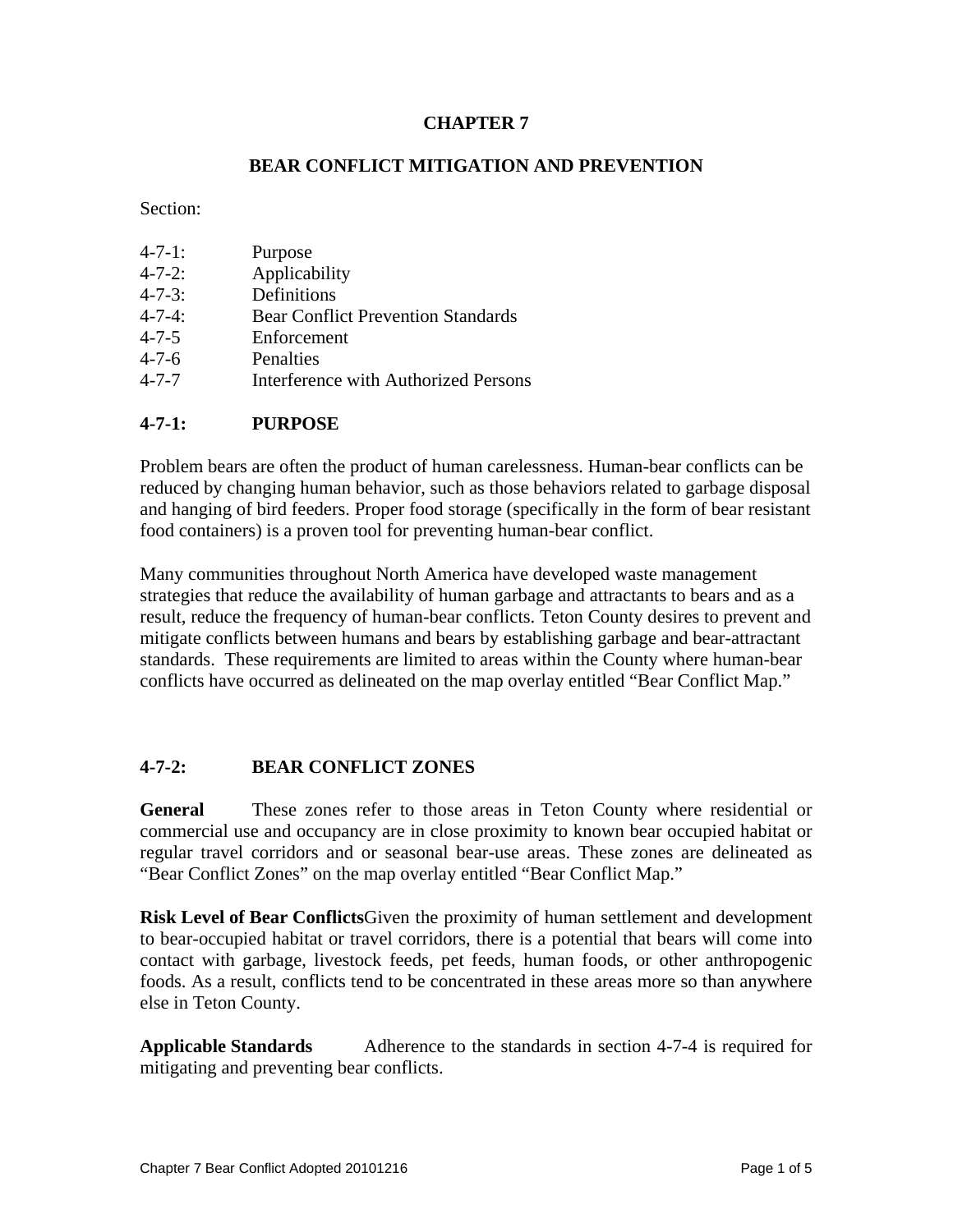# **4-7-3 DEFINITIONS**

**Attractant** Any substance which could reasonably be expected to attract wildlife or does attract wildlife, including, but not limited to, food products, pet food, feed, grain, or salt.

**Bear-Resistant Building or Enclosure** Bear-resistant buildings or enclosures are hereby defined as:

- a. A structure consisting of four (4) hard sides. These four sides may be constructed of hard wood, metal siding, or chain-link fencing no less than 6 feet in height or functional maintained electric fencing; and
- b. Containing a roof or cover or else the sides must be crowned with electrified fencing or else barbed-wire fencing angled outwards from the top of the four (4) hard sides; and
- c. Containing functional, maintained self-latching doors/gates or else doors and gates with locks.
- d. Examples of bear-resistant enclosures include, but are not limited to, garages, metal sheds, houses, and electrified fencing or any other building designed and constructed to prevent access by bears.

**Certified Bear-Resistant Container or Dumpster** Containers or dumpsters are considered to be "bear-resistant" if they are said to meet the "minimum structural design standards" published by the Interagency Grizzly Bear Committee (IGBC) in 1989 and any revisions to these standards thereafter. Certification is granted to containers and dumpsters that have successfully passed a testing program and protocols stipulated in the *Bear-Resistant Products Testing Program* (October, 2005) and all revisions thereafter. The lid must have a latching mechanism or other device of sufficient design and strength to prevent access of the contents by bears.

Garbage Any waste that could reasonably attract wildlife which includes, but shall not be limited to: food, food packaging, toothpaste, deodorant, cosmetics, spices, seasonings and grease. Other household waste that cannot reasonably be considered "garbage" or an "attractant" as defined in this chapter, including, but not limited to: nonedible yard maintenance waste, household items, recyclables cleaned of food particles, and cardboard, shall not require the use of wildlife resistant or wildlife proof containers when not commingled with refuse or any other attractant.

**Map Overlay** The conflict zones defined in this section are delineated in the Teton County map overlay entitled "Bear Conflict Map." This map was developed with advice from the Idaho Department of Fish and Game and serves as an addendum to this Chapter and demarcates where the standards outlined in section 4-7-4 below must be applied.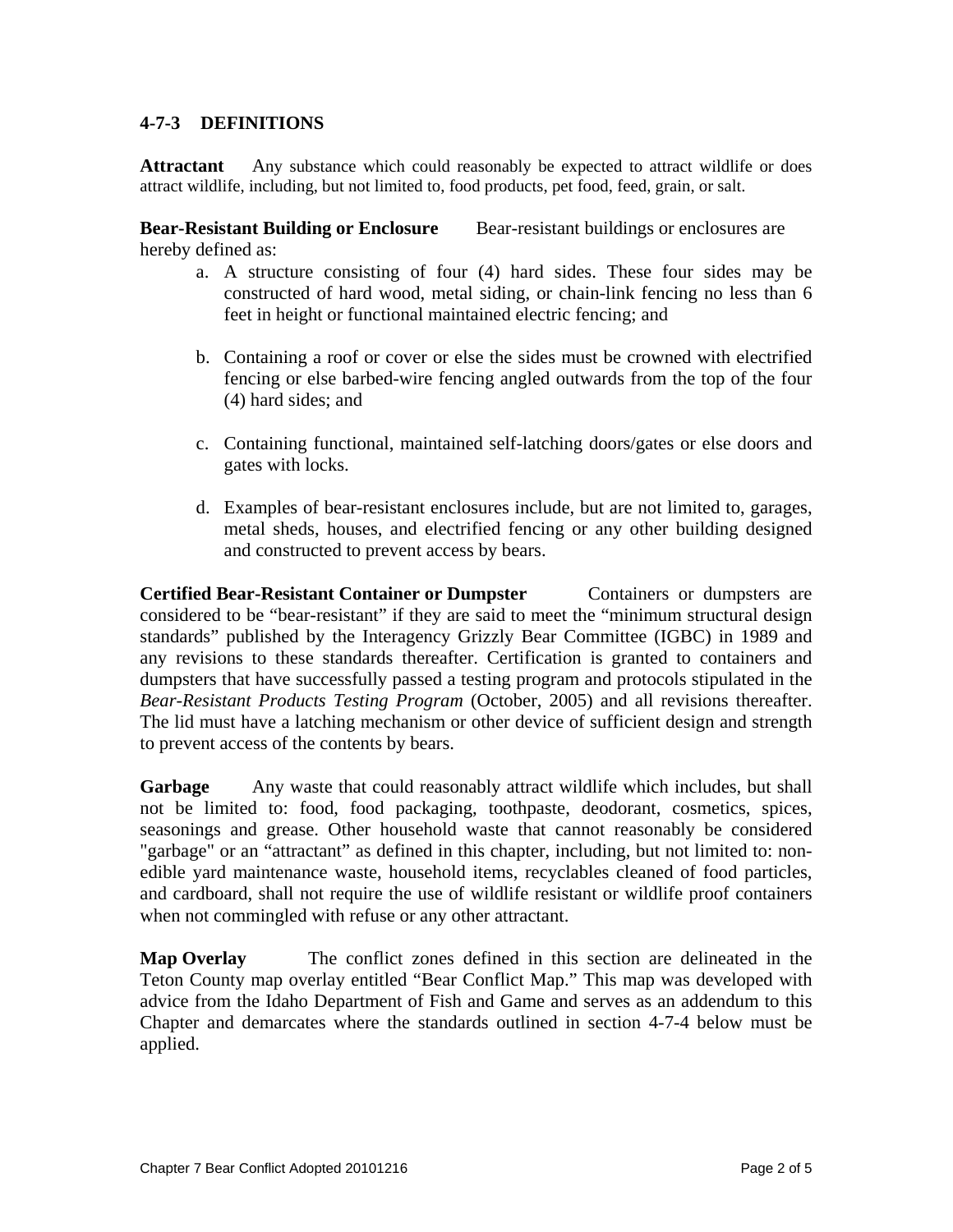## **4-7-4 BEAR CONFLICT PREVENTION STANDARDS**

**Bear Conflict Zones** All residential, commercial and public property, including curbs, roads, streets, right of ways, highways, etc. where garbage is placed for pick up, stored or kept that is located in the Bear Conflict Zones, must comply with the following standards.

#### A. **Garbage.**

a. It is unlawful to accumulate or store garbage or attractants within the Bear Conflict Zones in any manner that allows bears access.

b. All commercial property shall be required to use certified bear-resistant garbage containers/dumpsters that have passed the *Bear-Resistant Products Testing Program*  (October, 2005) or else use a bear-resistant building or enclosure as defined in section 4-7-3 in which garbage containers are to be stored inside this enclosure at all times.

c. All commercial property doing business as a food/drink preparation and service facility shall be required to store grease bins, and stored foods inside a bear-resistant building or enclosure as defined in section 4-7-3.

d. All residential property shall be required to use International Grizzly Bear Committee (IGBC) certified bear-resistant garbage containers or containers that have passed the *Bear-Resistant Products Testing Program* (October, 2005).

e. All condominium and similar multi-unit associations shall be required to:

(1) Use certified bear-resistant containers for each unit or contain garbage in a bear resistant building or enclosure as defined in section 4-7-3; or

(2) Use certified bear-resistant dumpsters for association or contain garbage in a bear resistant building or enclosure as defined in section 4-7-3; and

(3) Employ a procedure and / or service agreement with waste management provider for proper maintenance, repair and replacement of bear-resistant containers to ensure their continued functionality and certification.

f. Residential property may, as an alternative to the above, place non-bear resistant garbage containers containing bear attractants at the curb, alley, or public right-ofway only after 8:00 am on the morning of waste pickup. After waste pickup, the nonbear resistant garbage container that previously held bear attractants must be resecured and stored inside an enclosed building or inside a bear resistant enclosure by 6:00 pm on the day of waste pickup.

B. **Bird Feeders and Feeding Wildlife** In the Bear Conflict Zones: Birdfeeders shall be hung at least ten (10) feet from the ground, deck, railing or surface and four (4) feet from any structure, tree or limb and should have a catch pan attached directly underneath the feeder that is 2" larger in diameter than the widest diameter of the feeder itself.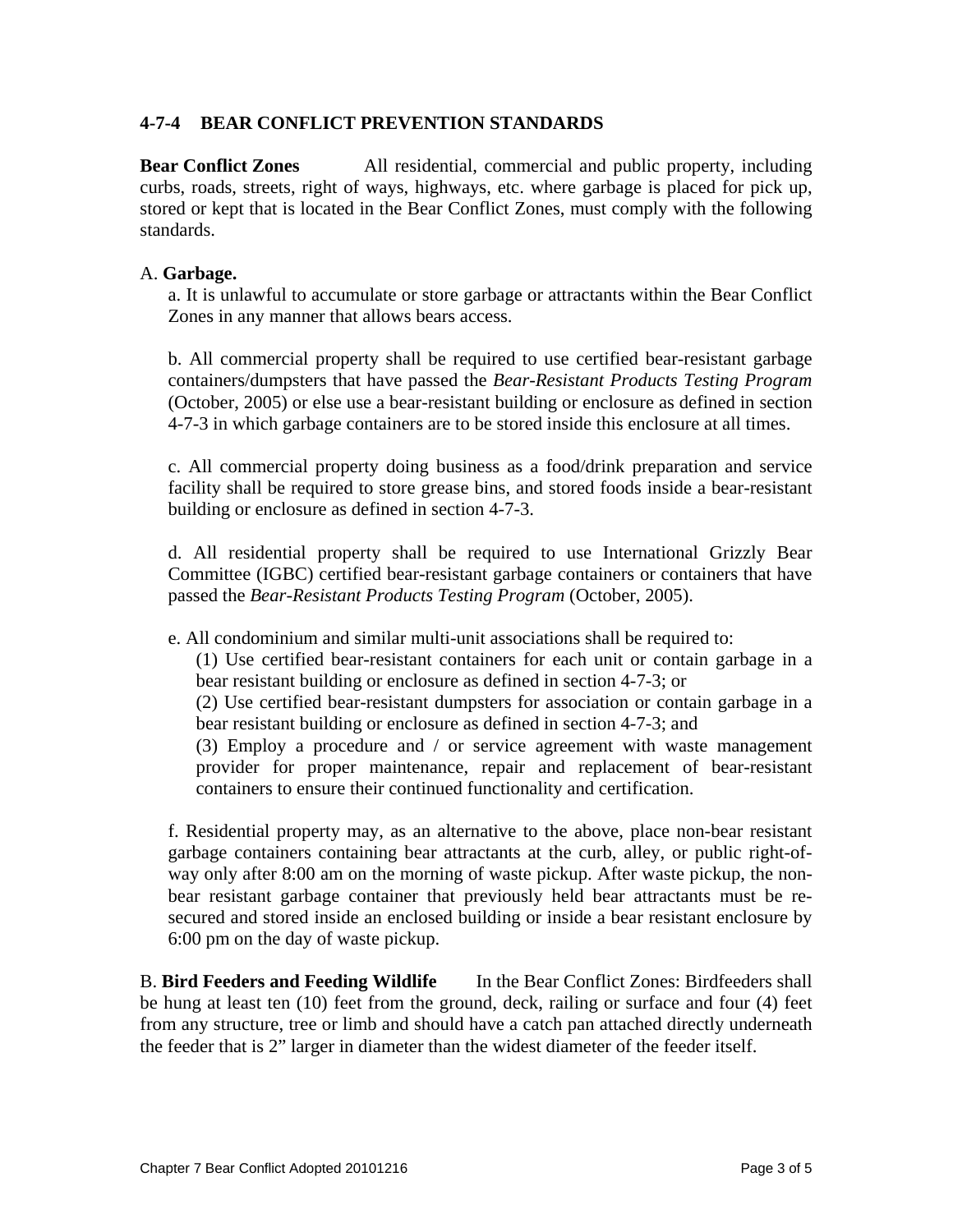## **4-7-5 ENFORCEMENT**

- A. **Administrator:** The Teton County Building Official, his designated code enforcement officer**,** or any peace officer shall be responsible for the administration and enforcement of the provisions of this ordinance.
- B. When a **violation** of this ordinance is discovered within unincorporated Teton County:
	- i. A written notice of the existence of the violation shall be served upon the owner, and the occupant or person in charge of the premises or property, if known. The written notice may be personally served or sent by mail. If written notice cannot be served personally or by mail, the notice shall be posted by being affixed to the building, garbage container or other place on the premises or property so conspicuous that any person occupying, possessing, or using the premises or property would be reasonably expected to see it.
	- ii. The written notice referred to above shall advise that the violation must be corrected within 7 calendar days; that either civil or criminal proceedings may be initiated if the violation is not corrected, and that costs may be assessed.

# **4-7-6: PENALTIES:**

- A. **Penalty:** Any person found in violation of this provision shall be guilty of an infraction and shall be punished as provided in Idaho Code 18-113A as it may from time to time be amended.
- B. **Continuing Violation:** After the seventh  $(7<sup>th</sup>)$  day since the notice referenced in Section 4-7-5(B) of this ordinance was served, a separate offense shall accrue for each subsequent day that the violation exists.
- C. **Costs of Abatement:** In addition to the above penalties, should the County remedy a violation of this chapter on lands or premises not in compliance, such work shall be billed to and paid by the property owner involved. The Court shall permit payment to the County of the above cost as restitution. Such costs may also be assessed to the property owner as taxes.